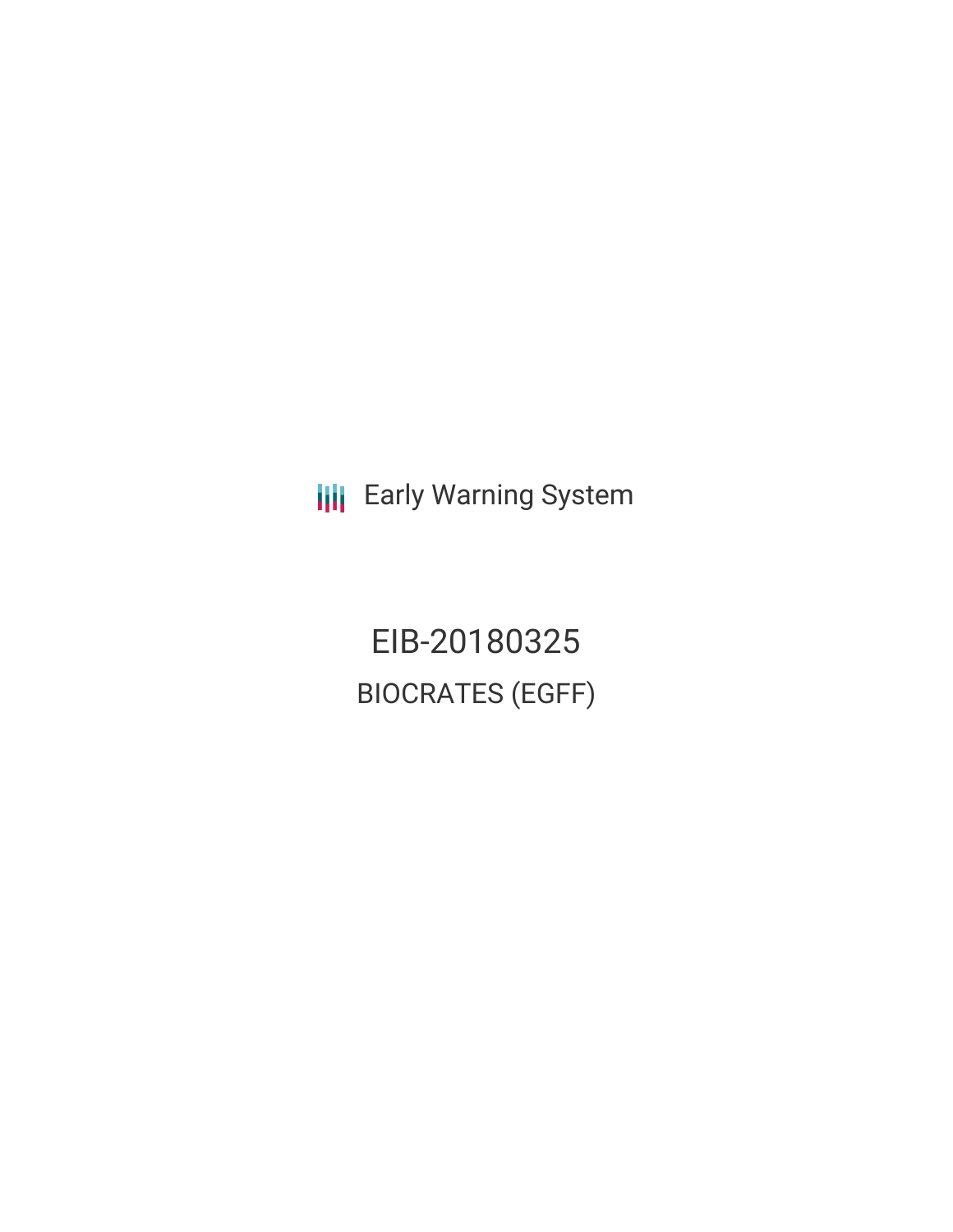# **Quick Facts**

| <b>Countries</b>              | Austria                           |
|-------------------------------|-----------------------------------|
| <b>Financial Institutions</b> | European Investment Bank (EIB)    |
| <b>Status</b>                 | Proposed                          |
| <b>Bank Risk Rating</b>       | U                                 |
| <b>Borrower</b>               | <b>BIOCRATES LIFE SCIENCES AG</b> |
| <b>Sectors</b>                | Industry and Trade                |
| Investment Type(s)            | Loan                              |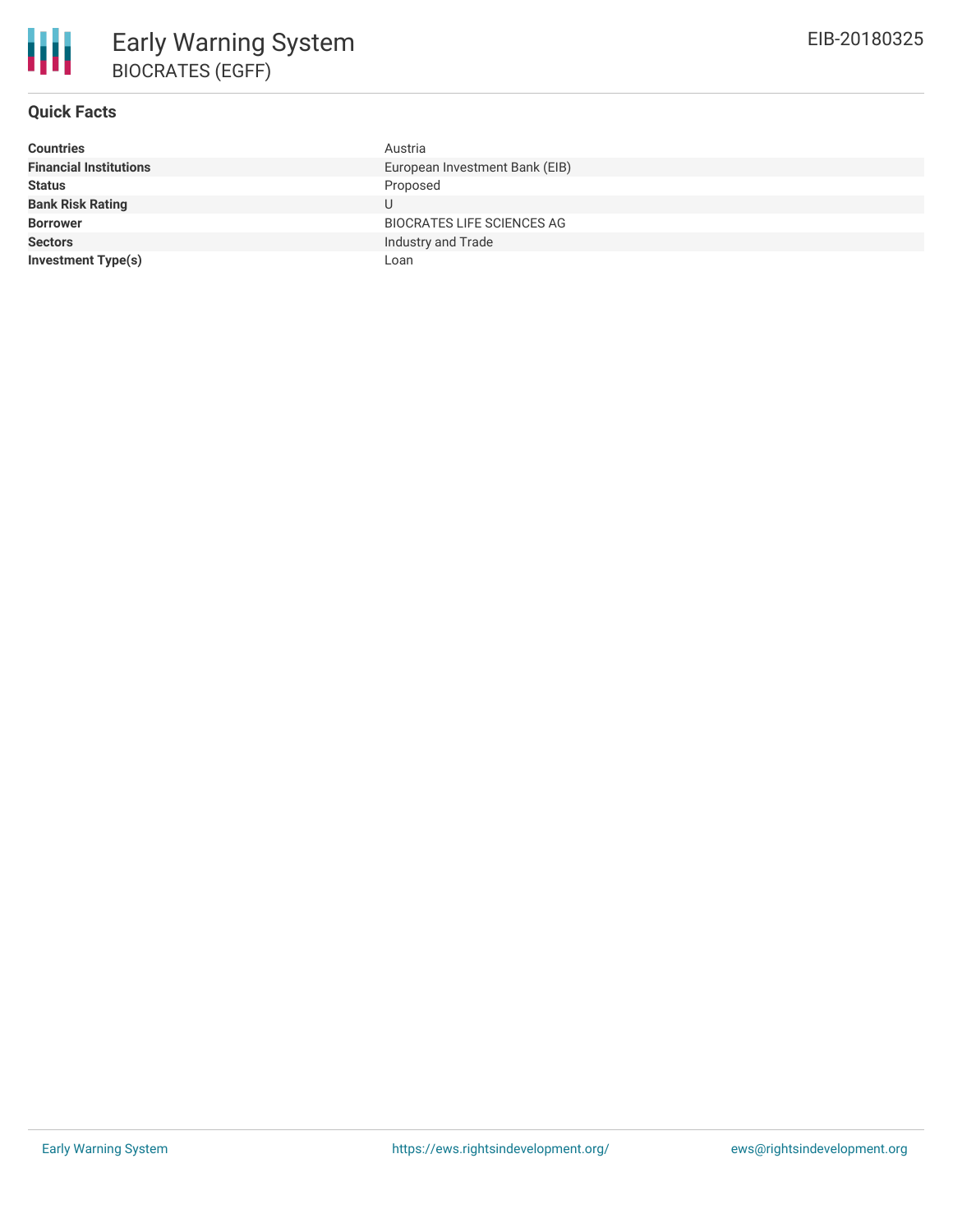

## **Project Description**

According to EIB website, the project supports the company's research, development and innovation (RDI) investments to advance the development of new kits for metabolites profiling, as well as to further investigate the discovery and validation of potential biomarkers for complex multifactorial diseases in pre-clinical and clinical research.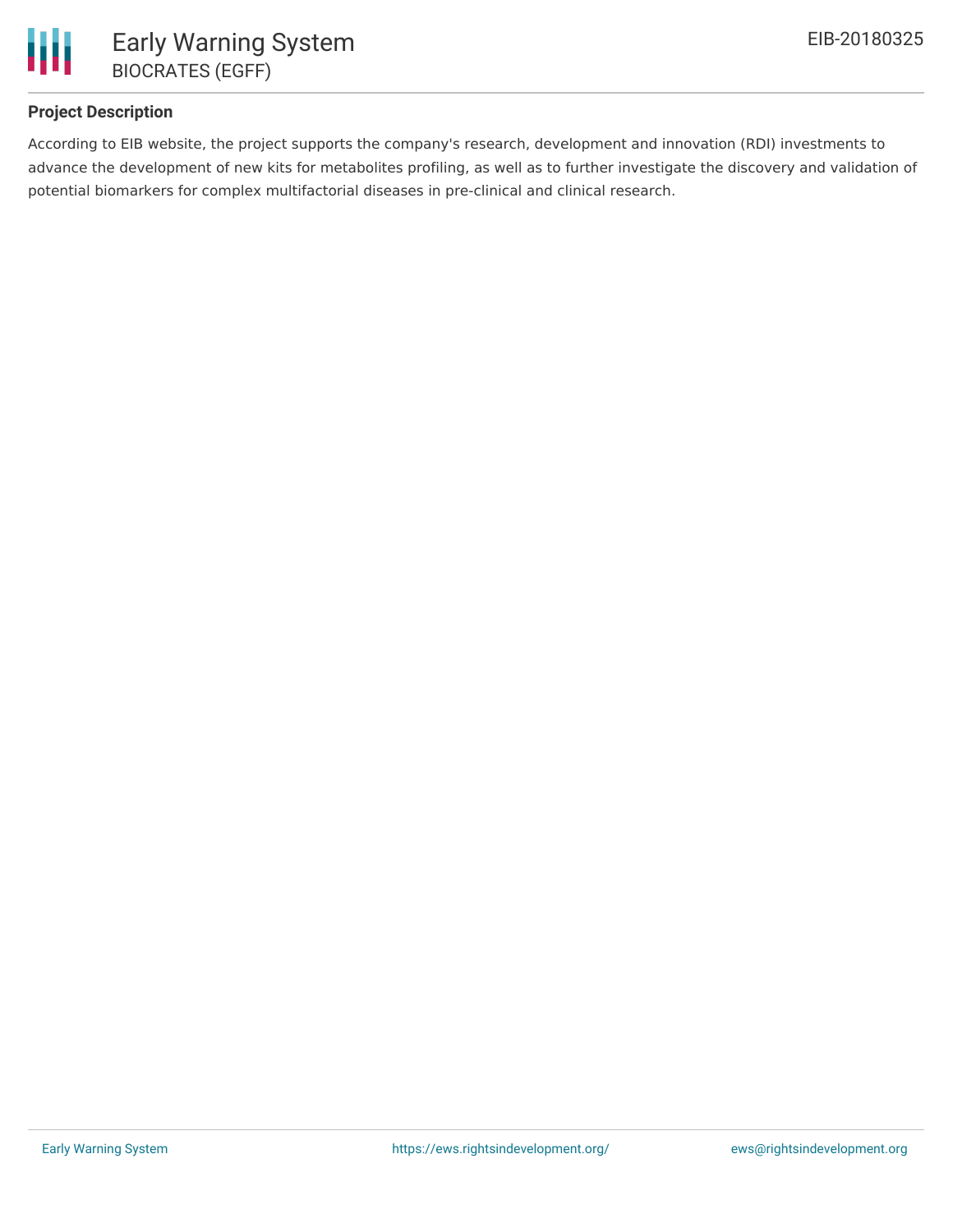## **Investment Description**

European Investment Bank (EIB)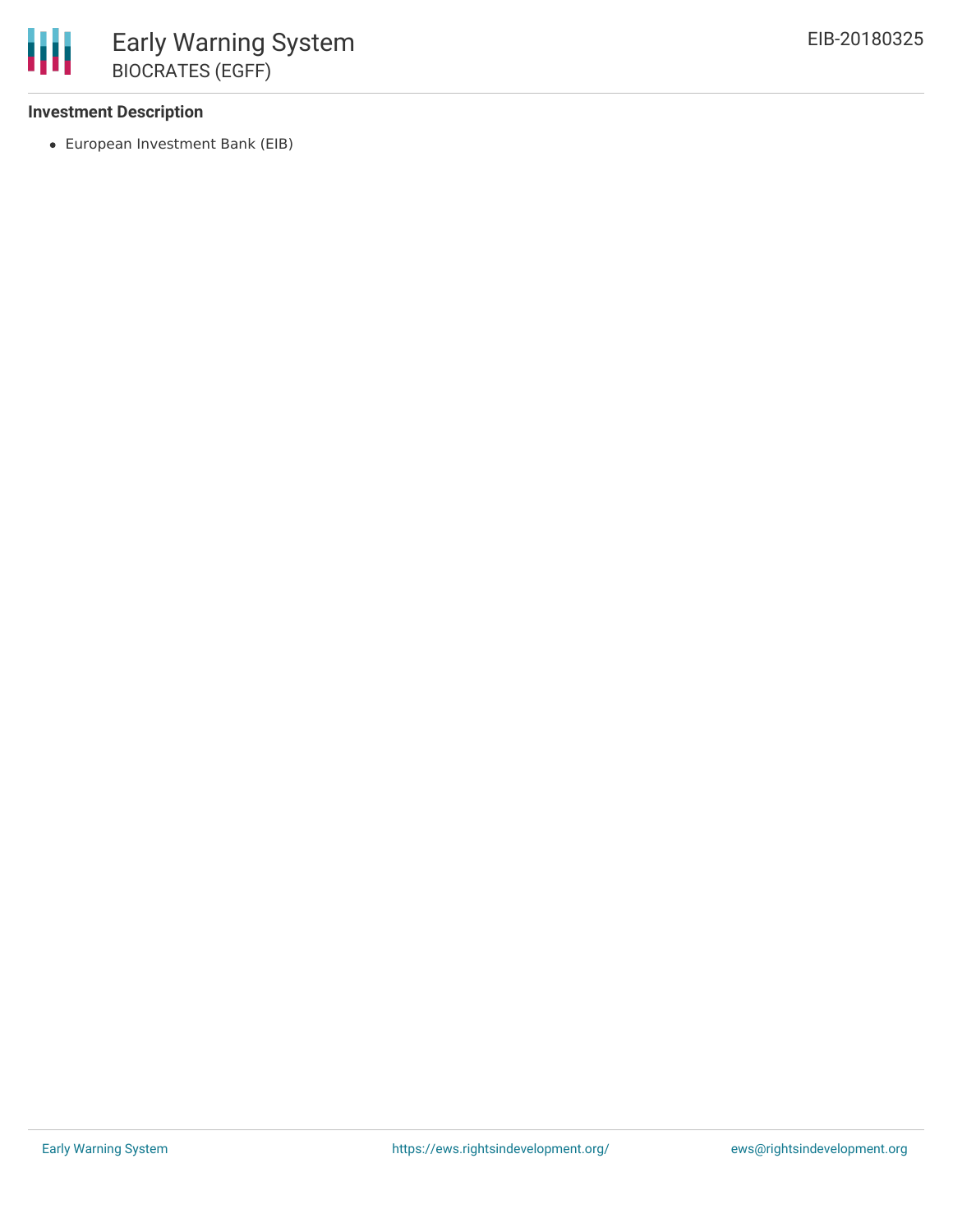# 冊 Early Warning System BIOCRATES (EGFF)

| <b>Private Actor 1</b> | <b>Private Actor</b><br>: Role | <b>Private Actor</b><br>1 Sector | <b>Relation</b>          | <b>Private Actor 2</b>     | <b>Private Actor</b><br>2 Role | <b>Private Actor</b><br>2 Sector |
|------------------------|--------------------------------|----------------------------------|--------------------------|----------------------------|--------------------------------|----------------------------------|
|                        | $\overline{\phantom{a}}$       | -                                | $\overline{\phantom{0}}$ | Biocrates Life Sciences AG | Client                         | . .                              |